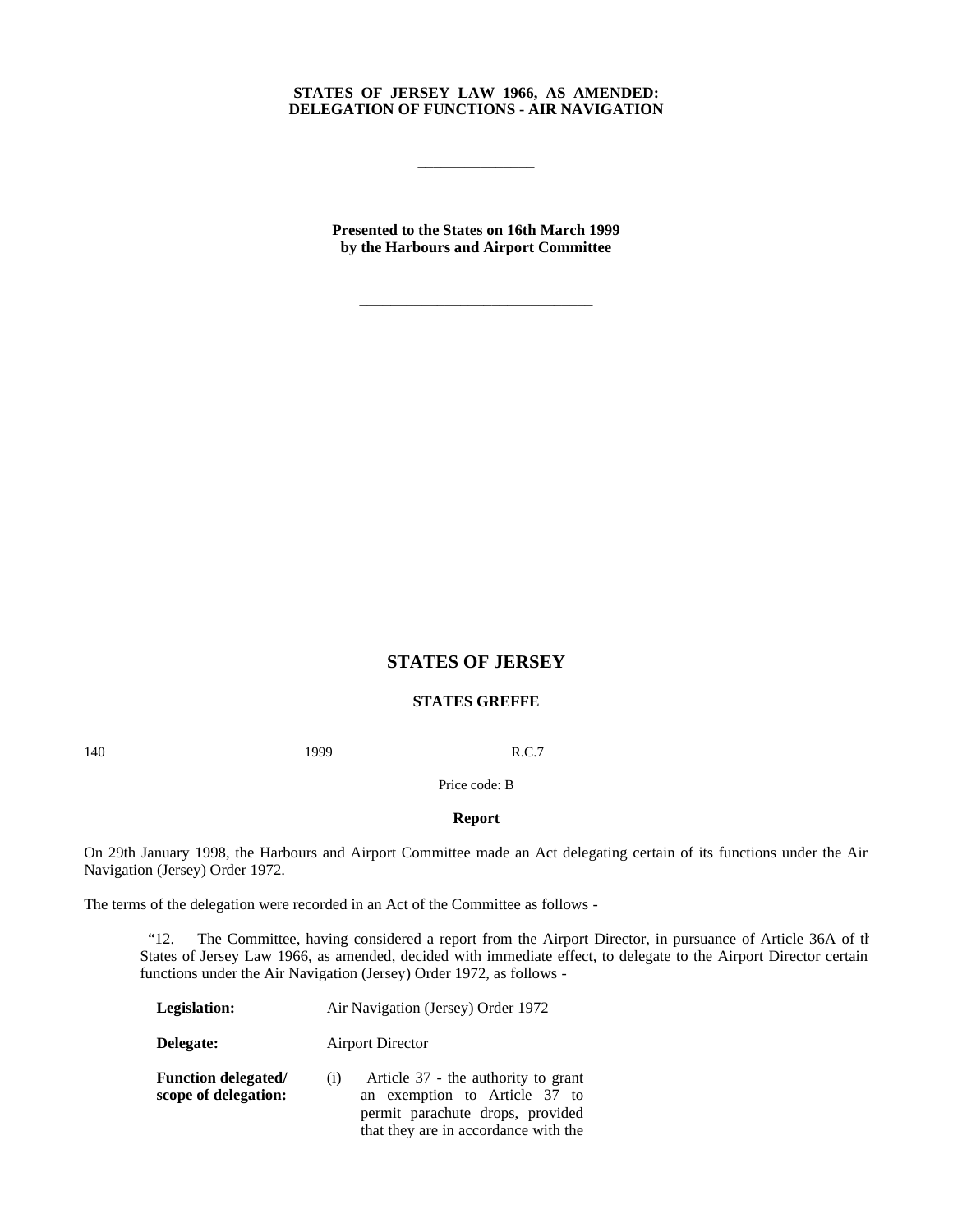- arrangements agreed between the Harbours and Airport, Defence and Tourism Committees (copy attached); this permission to be given in writing;
- (ii) Article 66 the authority to permit balloons, kites or airships to be flown; this permission to be given in writing;
- (iii) Article 67 the authority to grant an exemption to Article 67 to permit helicopters to fly from or land at other places other than Jersey Airport.

All exemptions permitted or refused were to be notified to the Committee at its next meeting following the granting or refusing of an exemption.

The Greffier of the States was requested to arrange for this Act to be presented to the States for information.